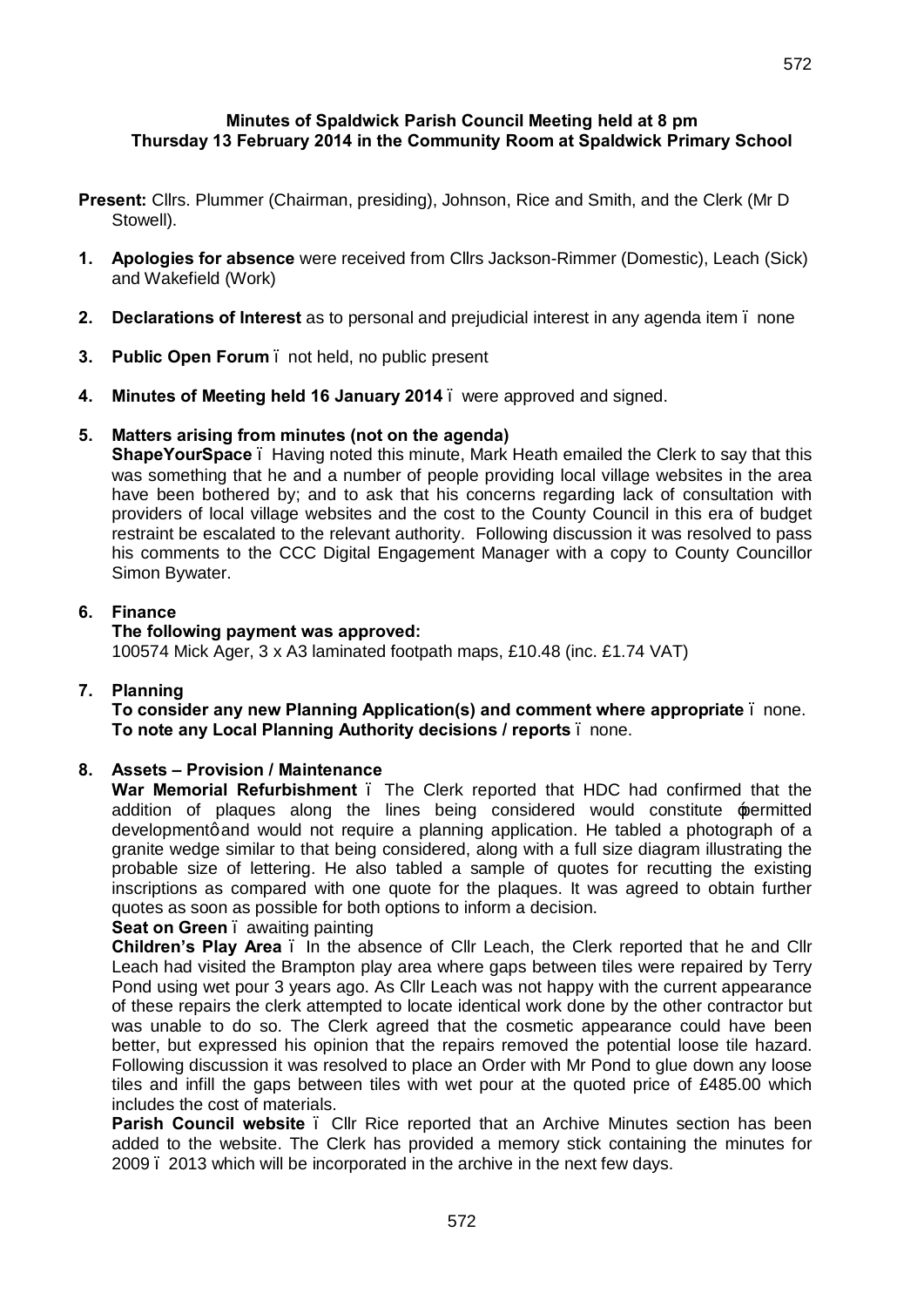**Notice Board on Village Green** – The Clerk reported that this board is currently out of use as he is unable to open the doors due to swelling exacerbated by the continued rainy spell. Cllr Johnson agreed to try to resolve the problem. He will also look at the possibility of fitting an internal backing board with a surface more suitable for drawing pins.

**Village Sign** – concern was expressed regarding the lack of progress in dealing with the gaps in the woodwork at the base of the sign. Cllr Johnson agreed to look into possible solutions and make a recommendation.

## **9. Highways, footpaths, byways etc.**

#### **Street Lighting PFI** – nothing to report

**Village Grass Cutting** – The costs for adding further areas to the contract are still awaited. **Flooding in Stow Road** – the recent heavy rain coupled with two sections of drain being blocked has caused large volumes of surface water to flow down the side of the road from the Old Village Hall entrance down to and across Thrapston Road. Due to the flood water being clear as compared with the muddy water in the ditches and the brook, Anglian Water carried out a check and confirmed that no mains leakage was involved. County Highways were informed of the problem, but the local Highways Engineer has said that CCC is unable to carry out any further work until after April.

**Local Highway Improvement Initiative** – a response from CCC is expected in March.

**CCC Winter Gritting Route Review** – The Clerk reported further correspondence with CCC In which they stated that their records indicate that Ferriman Road is not used by commercial bus services more than the five times per week necessary for primary gritting route status, but if the Parish Council has evidence that this is not the case, he will pass this to his colleagues for investigation. The Clerk replied giving full details of the bus services using the Royston Avenue stop i.e. at least 18 a week.

CCC also stated that changes to the gritting route criteria were outside the scope of this most recent review. However Spaldwick to comments have been noted by the Network Manager and they will be fed into a forthcoming review of the whole gritting operation which will include looking at the criteria used to determine the routes.

**Potential blocking of watercourses** – The Clerk has initiated action to have removed some fallen trees in and around the section of drain between the flood field adjacent to Willow House and the Ellington Brook; and a group of self seeded trees in the Ellington Brook downstream of the bridge over the brook on the concrete road north of the A14.

The Clerk reported that these potential problems were discussed with Cllr Mike Baker who has brought them to the attention of the Internal Drainage Board. Having obtained the consent of the landowner, Cllr Baker will, with the aid of a team of volunteers, remove the fallen trees near Willow House in the next few weeks. The IDB has confirmed that the trees in the Brook are the responsibility of the Environment Agency; hence they will report the problem to EA for resolution.

**Road surface in Royston Avenue** . The Clerk reported that he had received a complaint regarding the bumpy road surface in Royston Avenue. It was resolved to note this complaint and to forward it to County Highways for comment.

**Broken Railings over the brook** (on concrete road, North side of the A14) – the Clerk is to ascertain ownership and ask for repairs to be carried out.

### **10. Condition of the Manor Farmhouse 15 High Street**

It was noted that the Clerk had received a query from a resident regarding the current status of this grade II listed building and what powers Parish and District Councils have to force people to keep such old buildings in an acceptable state, to which he had replied that only the District Council has powers regarding such matters. It was also noted that, following an incident involving a tile falling from the roof, the fence in front of the site has been moved out a further metre.

The Chairman reported that the HDC Conservation Officer is now working on the case and that no Parish Council involvement is necessary at this stage.